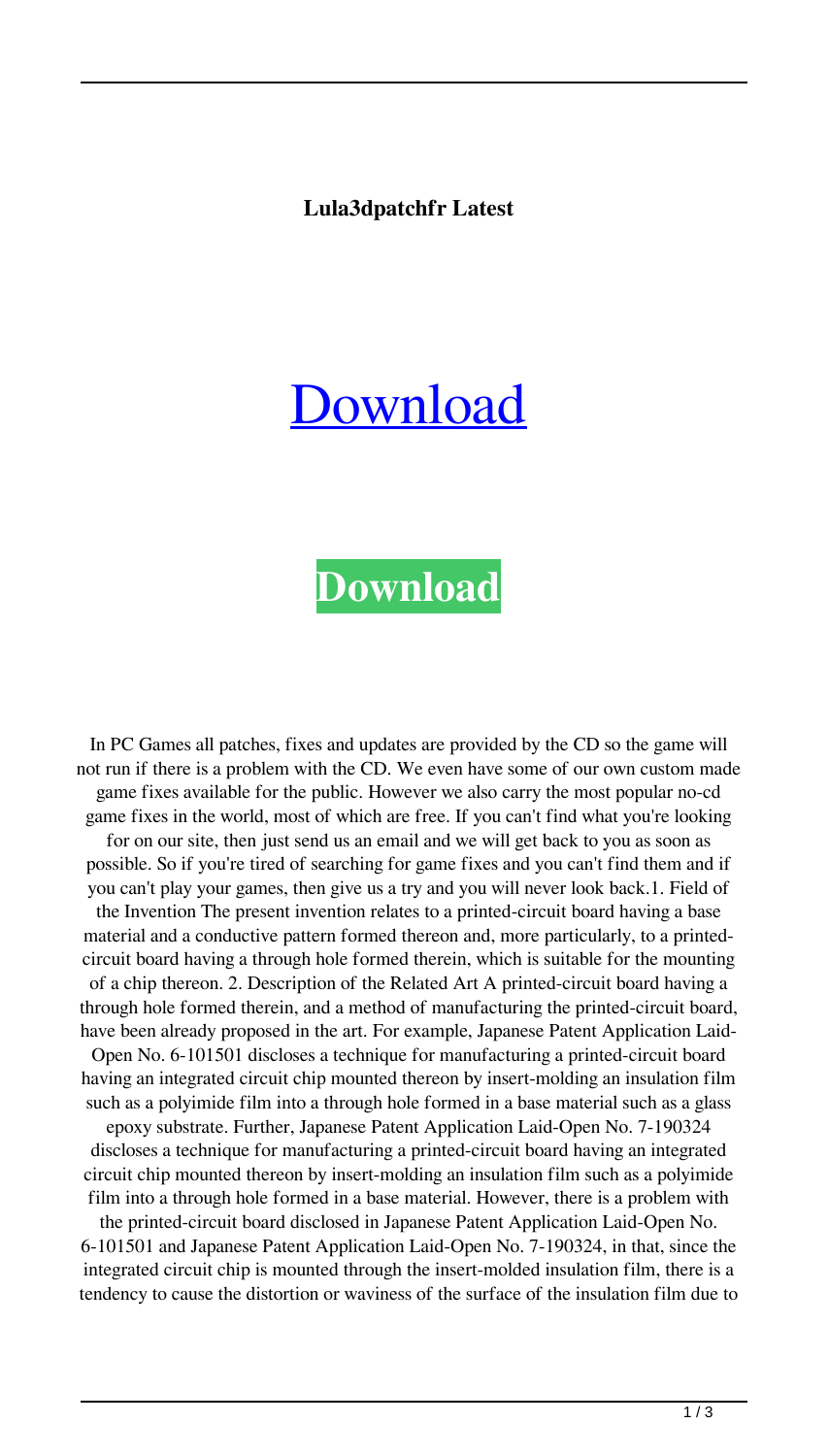the volume contraction caused upon cooling of the insulation film after the insert molding thereof, so that the problem arises in that the flatness of the surface of the printed-circuit board is reduced. Accordingly, an object of the present invention is to provide a printed-circuit